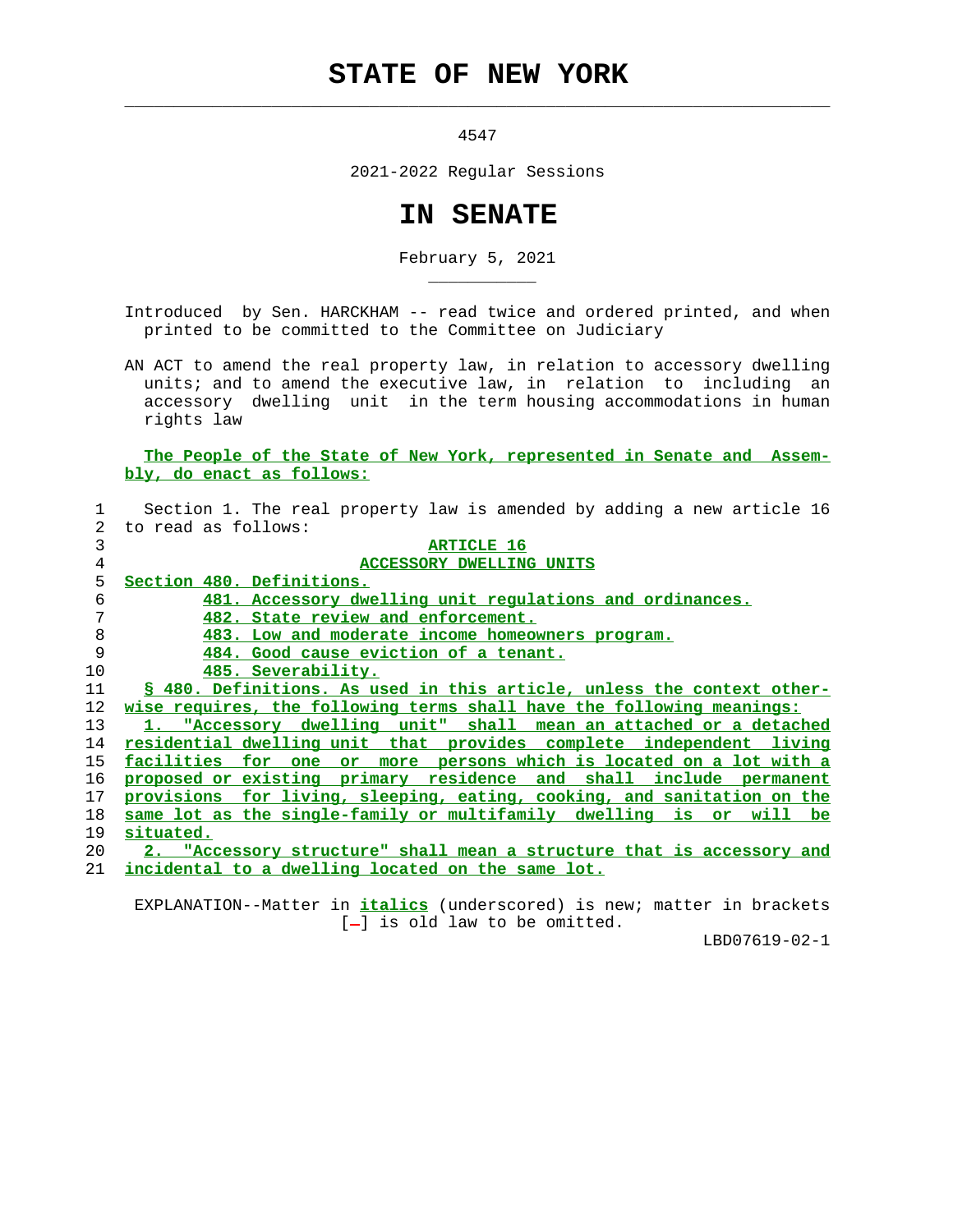| 1              | 3. "Living area" shall mean the interior habitable area of a dwelling    |
|----------------|--------------------------------------------------------------------------|
| 2              | unit, including basements, cellars, and attics but does not include a    |
| 3              | garage or any accessory structure.                                       |
| $\overline{4}$ | 4. "Local agency" shall mean a city, county, township, or borough.       |
| 5              | 5. "Low-income homeowners" shall mean homeowners with an income,         |
|                |                                                                          |
| 6              | adjusted for family size, not exceeding eighty percent of the area medi- |
| 7              | an income.                                                               |
| 8              | 6. "Moderate-income homeowners" shall mean homeowners with an income,    |
| 9              | adjusted for family size, not exceeding one hundred and twenty percent   |
| 10             | <u>of the area median income.</u>                                        |
| 11             | 7. "Nonconforming zoning condition" shall mean a physical improvement    |
| 12             | on a property that does not conform with current zoning standards.       |
|                |                                                                          |
| 13             | 8. "Passageway" shall mean a pathway that is unobstructed and extends    |
| 14             | from a street to one entrance of the accessory dwelling unit.            |
| 15             | 9. "Proposed dwelling" shall mean a dwelling that is the subject of a    |
| 16             | permit application and that meets the requirements for permitting.       |
| 17             | 10. "Impact fee" shall mean any payment imposed by a local agency for    |
| 18             | the purpose of providing new or expanded public capital facilities or    |
|                |                                                                          |
| 19             | <u>infrastructure required to serve a new development.</u>               |
| 20             | 11. "Division" shall mean the New York state division of homes and       |
| 21             | community renewal.                                                       |
| 22             | \$ 481. Accessory dwelling unit regulations and ordinances. 1.           |
| 23             | Notwithstanding any law, rule, policy, regulation or ordinance to the    |
| 24             | contrary, a local agency shall, by ordinance, provide for the creation   |
| 25             | of accessory dwelling units. Such ordinance shall:                       |
| 26             | (a) Designate areas within the jurisdiction of the local agency where    |
|                |                                                                          |
| 27             | accessory dwelling units shall be permitted. Designated areas shall      |
| 28             | include all areas zoned for single-family or multifamily residential     |
| 29             | use, and all lots with an existing residential use.                      |
| 30             | (b) Authorize the creation of at least one accessory dwelling unit per   |
| 31             | <u>lot in designated areas.</u>                                          |
| 32             | (c) Provide reasonable standards for accessory dwelling units that       |
| 33             | include, but are not limited to height, landscape, architectural review  |
| 34             | and maximum size of a unit. In no case shall such standards unnecessar-  |
|                |                                                                          |
| 35             | ily impair the creation of accessory dwelling units.                     |
| 36             | (d) Require accessory dwelling units to comply with the following:       |
| 37             | (i) Such unit may be rented separate from the primary residence, but     |
| 38             | shall not be sold or otherwise conveyed separate from the primary resi-  |
| 39             | dence ;                                                                  |
| 40             | (ii) Such unit shall be located on a lot that includes a proposed or     |
| 41             | existing residential dwelling;                                           |
| 42             | (iii) Such unit shall not be rented for a term less than thirty days;    |
|                |                                                                          |
| 43             | and                                                                      |
| 44             | (iv) Such unit shall be attached to or located within the proposed or    |
| 45             | existing primary dwelling, including but not limited to attached         |
| 46             | garages, storage areas, basements, cellars, similar spaces, or an acces- |
| 47             | sory structure or detached from the proposed or existing primary dwell-  |
| 48             | ing and located on the same lot as the proposed or existing primary      |
| 49             | dwelling.                                                                |
| 50             | (v) If there is an existing primary dwelling, the total floor area of    |
|                |                                                                          |
| 51             | an attached accessory dwelling unit shall not exceed fifty percent of    |
| 52             | the existing primary dwelling, unless such limit would prevent the       |
| 53             | creation of an accessory dwelling unit that is no greater than six       |
| 54             | hundred squared feet.                                                    |
| 55             | 2. A local agency shall not establish by ordinance any of the follow-    |
|                |                                                                          |

**ing:**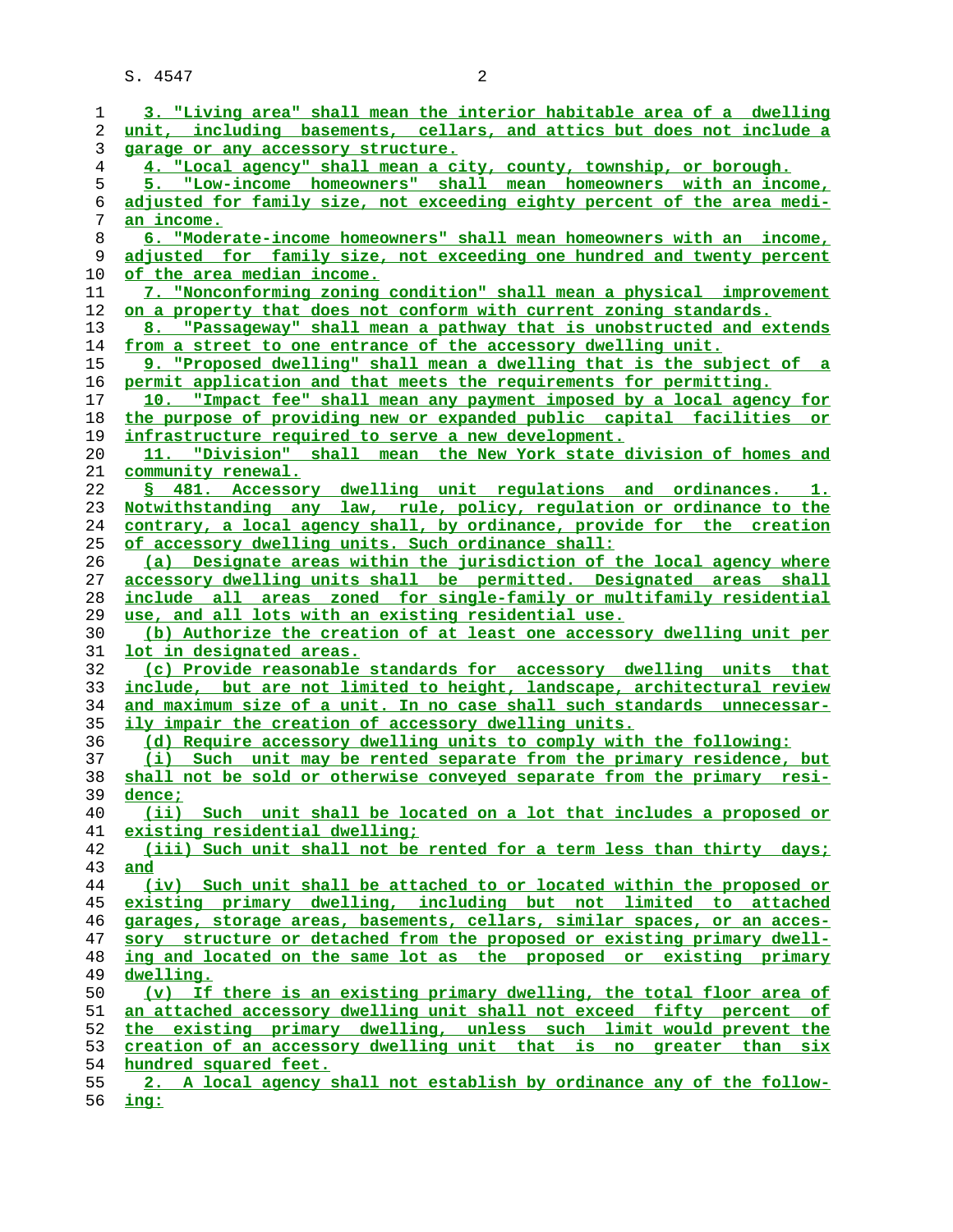**(a) A minimum square footage requirement for either an attached or detached accessory dwelling unit greater than two hundred square feet; (b) A maximum square footage requirement for either an attached or detached accessory dwelling unit that is less than fifteen hundred square feet; (c) Any other minimum or maximum size for an accessory dwelling unit, based upon a percentage of the proposed or existing primary dwelling, or limits on lot coverage, floor area ratio, open space, and minimum lot size, for either an attached or detached dwelling that does not permit at least an eight hundred square foot accessory dwelling unit with four- foot side and rear yard setbacks to be constructed in compliance with other local development standards; (d) A ceiling height requirement greater than seven feet; (e) If an accessory dwelling unit or a portion thereof is below curb level, a requirement that more than two feet of such unit's height be above curb level; (f) Any requirement that a passageway exist or be constructed in conjunction with the creation of an accessory dwelling unit; and (g) Any setback for an existing living area or accessory structure or a structure constructed in the same location and to the same dimensions as an existing structure that is converted to an accessory dwelling unit or to a portion of an accessory dwelling unit, or any setback of more than four feet from the side and rear lot lines for an accessory dwell- ing unit that is not converted from an existing structure or a new structure constructed in the same location and to the same dimensions as an existing structure. 3. No ordinance for the creation of accessory dwelling units pursuant to subdivision one of this section shall be considered in the applica- tion of any local ordinance, policy, or program to limit residential growth. 4. No parking requirement shall be imposed on an accessory dwelling unit. 5. The local agency shall not require that off-street parking spaces be replaced if a garage, carport, or covered parking structure is demol- ished in conjunction with the construction of an accessory dwelling unit or converted to an accessory dwelling unit. 6. Notwithstanding any local ordinance regulating the issuance of variances or special use permits, a permit application to create an accessory dwelling unit in conformance with the local ordinance shall be considered ministerially without discretionary review or a hearing. If there is an existing single-family or multifamily dwelling on the lot, the permitting agency shall act on the application to create an accesso- ry dwelling unit within sixty days from the date the local agency receives a completed application. If the permit application to create an accessory dwelling unit is submitted with a permit application to create a new residential dwelling on the lot, the permitting agency may delay acting on the permit application for the accessory dwelling unit until the permitting agency acts on the permit application to create the new dwelling, but the application to create the accessory dwelling unit shall be considered without discretionary review or hearing. If the applicant requests a delay, the sixty day time period shall be tolled for the period of the delay. A local agency may charge a fee not to exceed one thousand dollars for the reimbursement of the actual costs such local agency incurs pursuant to this subdivision, including the costs related to adopting or amending any ordinance that provide for the creation of an accessory dwelling unit.**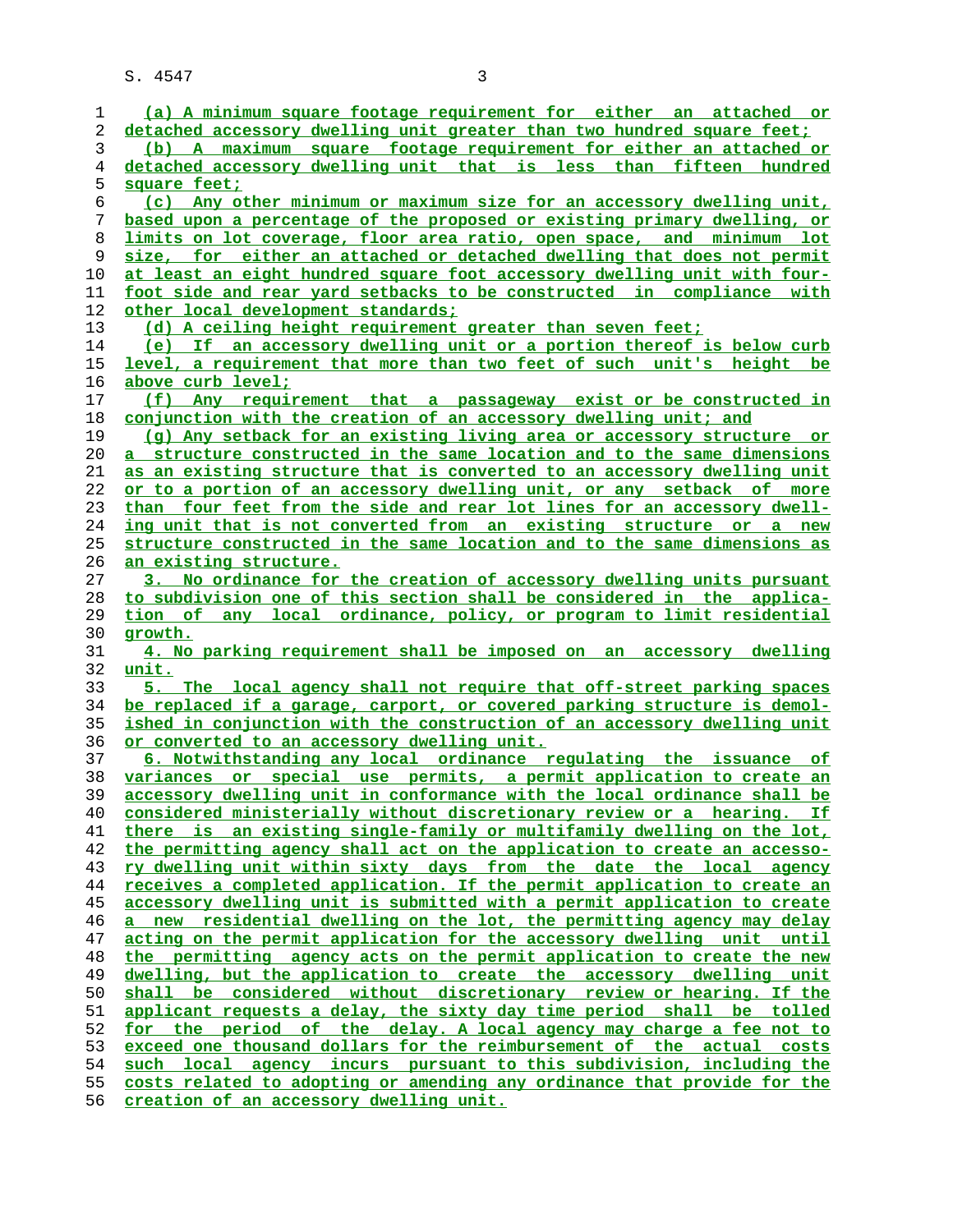| 1        | 7. Municipalities shall establish an administrative appeal process                                                                                 |
|----------|----------------------------------------------------------------------------------------------------------------------------------------------------|
| 2        | for the denial of a permit for accessory dwelling units. When a permit                                                                             |
| 3        | to create an accessory dwelling unit pursuant to an ordinance adopted                                                                              |
| 4        | pursuant to this section is denied, the agency shall issue a notice of                                                                             |
| 5        | denial which shall contain the reason such permit application was denied                                                                           |
| 6        | and instructions on how the applicant may appeal such denial. All                                                                                  |
| 7        | appeals shall be submitted to the issuing agency, or any decisional body                                                                           |
| 8        | granting such permits, or any other appellate board or body, in writing                                                                            |
| 9        | within thirty days of such denial.                                                                                                                 |
| 10       | 8. No other local ordinance, policy, or regulation shall be the basis                                                                              |
| 11       | for the denial of a building permit or a use permit under this section.                                                                            |
| 12       | 9. If a local agency has an existing accessory dwelling unit ordinance                                                                             |
| 13       | that fails to meet the requirements of this section, that ordinance                                                                                |
| 14       | shall be null and void. Such local agency shall thereafter apply the                                                                               |
| 15       | standards established in this section for the approval of accessory                                                                                |
| 16       | dwelling unit until such local agency adopts an ordinance that complies                                                                            |
| 17       | with this section.                                                                                                                                 |
| 18       | 10. A local agency may amend its zoning ordinance or general plan to                                                                               |
| 19       | incorporate the policies, procedures, and provisions applicable to the                                                                             |
| 20       | <u>creation of an accessory dwelling unit if such provisions are consistent</u>                                                                    |
| 21       | with this section.                                                                                                                                 |
| 22       | 11. The local agency shall ensure that accessory dwelling units are                                                                                |
| 23       | not counted toward the allowable residential density, or any requirement                                                                           |
| 24       | respecting lot coverage or open space, for the lot upon which the acces-                                                                           |
| 25       | sory dwelling unit is located under the existing zoning designation for                                                                            |
| 26       | such lot. The local agency shall also ensure that accessory dwelling                                                                               |
| 27       | units are for a residential use that is consistent with the existing                                                                               |
| 28       | zoning designation for the lot. The accessory dwelling unit shall not be                                                                           |
| 29       | considered in the application of any local ordinance, policy, or program                                                                           |
| 30       | <u>to limit residential growth.</u>                                                                                                                |
| 31       | 12. No provision of the multiple dwelling law shall apply to an acces-                                                                             |
| 32<br>33 | sory dwelling unit, irrespective to whether such provisions of such law<br>apply to the primary dwelling, and a dwelling otherwise exempt from the |
| 34       | provisions of the multiple dwelling law shall not fall under the                                                                                   |
| 35       | provisions of such law as a result of the addition of an accessory                                                                                 |
| 36       | dwelling unit.                                                                                                                                     |
| 37       | 13. A local agency may require no more than one point of exterior                                                                                  |
| 38       | access by door from the proposed or existing residential dwelling.                                                                                 |
| 39       | 14. A local agency shall not require, as a condition for ministerial                                                                               |
| 40       | approval of a permit application for the creation of an accessory dwell-                                                                           |
| 41       | ing unit, the correction of nonconforming zoning conditions.                                                                                       |
| 42       | 15. Where an accessory dwelling unit requires a new or separate utili-                                                                             |
| 43       | ty connection directly between the accessory dwelling unit and the util-                                                                           |
| 44       | ity, the connection may be subject to a connection fee or capacity                                                                                 |
| 45       | charge that shall be proportionate to the burden of the proposed acces-                                                                            |
| 46       | sory dwelling unit, based upon either its size or the number of its                                                                                |
| 47       | plumbing fixtures upon the water or sewer system. Such fee or charge                                                                               |
| 48       | shall not exceed the reasonable cost of providing such utility                                                                                     |
| 49       | connection. A local agency shall not impose any other impact fee in                                                                                |
| 50       | connection with an accessory dwelling unit.                                                                                                        |
| 51       | 16. The first lawful occupancy of an accessory dwelling unit shall                                                                                 |
| 52       | occur at a time when a unit in the primary dwelling is owner-occupied,                                                                             |
| 53       | and such owner-occupation must continue for at least one year following                                                                            |
| 54       | the first legal occupancy of the accessory dwelling unit. A local agency                                                                           |
| 55       | shall not impose any other owner occupancy requirement for either the                                                                              |
| 56       | primary dwelling or the accessory dwelling unit.                                                                                                   |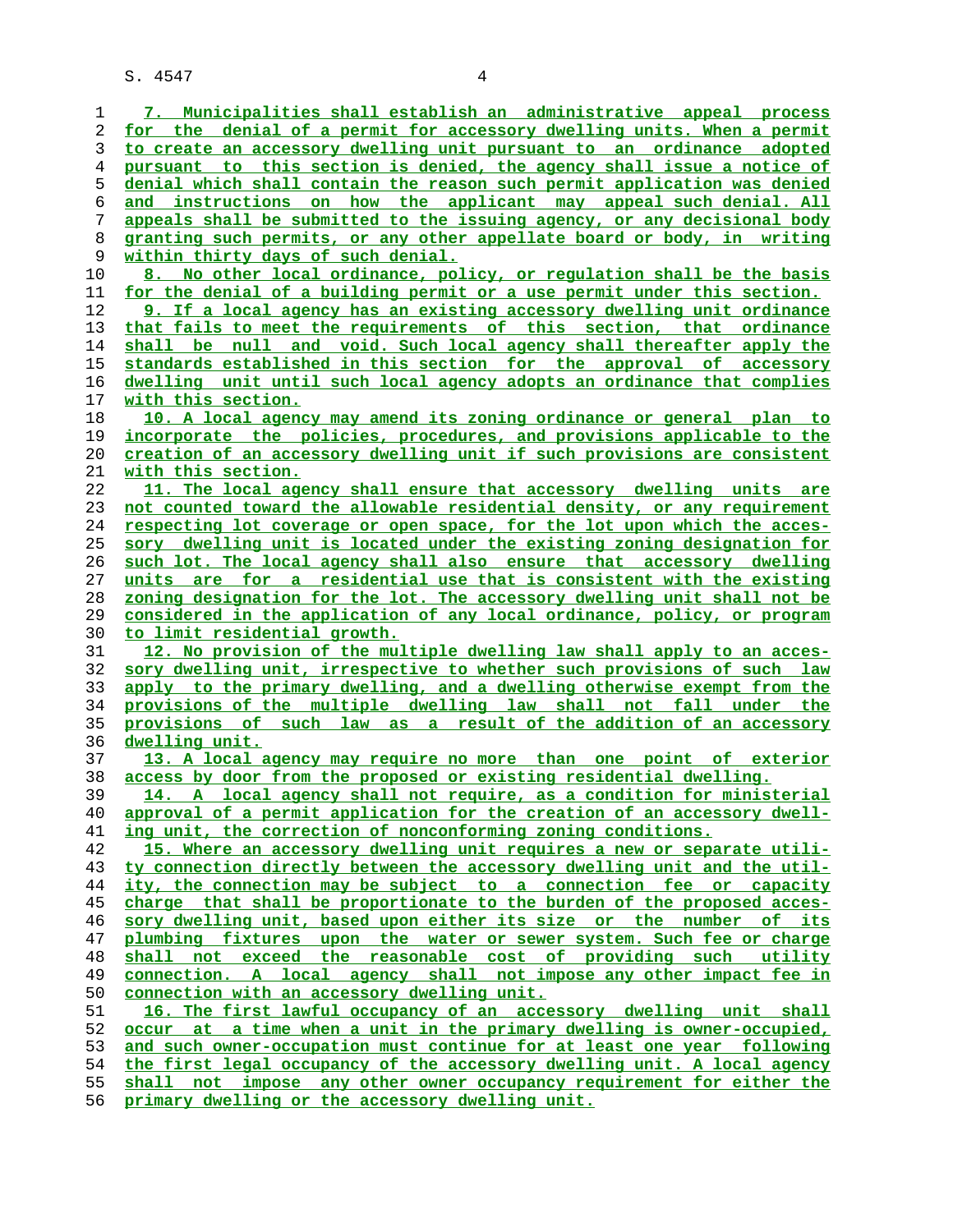|          | 17. A local agency shall not impose any health or safety requirement     |
|----------|--------------------------------------------------------------------------|
| 1        |                                                                          |
| 2        | on accessory dwelling units that is not necessary to protect the health  |
| 3        | and safety of the occupants of such a dwelling.                          |
| 4        | 18. A local agency shall not issue a certificate of occupancy or its     |
| 5        | equivalent for an accessory dwelling unit before the local agency issues |
| 6        | a certificate of occupancy or its equivalent for the primary dwelling.   |
| 7        | 19. A local agency shall adopt an ordinance pursuant to this section     |
| 8        | within one hundred eighty days of the effective date of this article.    |
|          |                                                                          |
| 9        | \$ 482. State review and enforcement. 1. A local agency shall submit a   |
| 10       | copy of the ordinance adopted pursuant to section four hundred eighty-   |
| 11       | <u>one of this article to the division within thirty days after such</u> |
| 12       | <u>adoption.</u>                                                         |
| 13       | 2. (a) Within sixty days of receipt of a local agency's ordinance, or    |
| 14       | sixty days after expiration of the time to submit said ordinance, the    |
| 15       | division shall submit written findings to the local agency as to whether |
| 16       | the local agency's ordinance complies with this article. Such findings   |
| 17       | shall include a determination as to whether the local agency's ordinance |
| 18       | contains rules that are not reasonable within the meaning of paragraph   |
|          | (c) of subdivision one of section four hundred eighty-one of this arti-  |
| 19       |                                                                          |
| 20       | cle. If the division finds that the local agency's ordinance does not    |
| 21       | comply with this article, such division shall notify such local agency   |
| 22       | and shall provide such local agency with a reasonable time, no longer    |
| 23       | than thirty days, to respond to the findings before taking any other     |
| 24       | action authorized under this section.                                    |
| 25       | (b) The local agency shall consider the findings made by the division    |
| 26       | <u>pursuant to this subdivision and shall do one of the following:</u>   |
| 27       | (i) Amend the ordinance to comply with the findings of the division;     |
|          |                                                                          |
| 28       | or                                                                       |
| 29       | (ii) Adopt the ordinance without amendments to comply with the find-     |
| 30       | ings of the division. The local agency shall include findings in its     |
| 31       | resolution adopting such ordinance that explain the reasons the local    |
|          |                                                                          |
| 32       | agency believes that the ordinance complies with this article despite    |
| 33       | the findings of the division.                                            |
| 34       | 3. (a) If, within thirty days of the local agency's response to the      |
| 35       | division's findings, or thirty days after the expiration of the local    |
| 36       | agency's time to respond, the division determines that the ordinance     |
| 37       | does not comply with this article, the division shall:                   |
| 38       | (i) notify the local agency and the attorney general that the local      |
| 39       | agency is in violation of state law; and                                 |
| 40       | (ii) revise the ordinance to comply with this article and direct the     |
| 41       | local agency to adopt it.                                                |
| 42       | (b) Where a local agency is in violation of state law, the attorney      |
| 43       | general may bring a civil action to enforce the requirements of this     |
| 44       | <u>article.</u>                                                          |
| 45       | 4. The division may review, adopt, amend, or repeal quidelines to        |
| 46       | implement uniform standards or criteria that supplement or clarify the   |
| 47       | terms, references, and standards set forth in this article.              |
| 48       | 5. Within one hundred days of the effective date of this article, the    |
| 49       | division shall promulgate a model local ordinance that conforms to the   |
| 50       | requirements of this article.                                            |
| 51       | 6. The division shall issue an annual report, on or before July first    |
| 52       | of each year, that summarizes:                                           |
| 53<br>54 | (a) the activities the division has taken pursuant to this section;      |

**(c) the development of accessory dwelling units in the state.**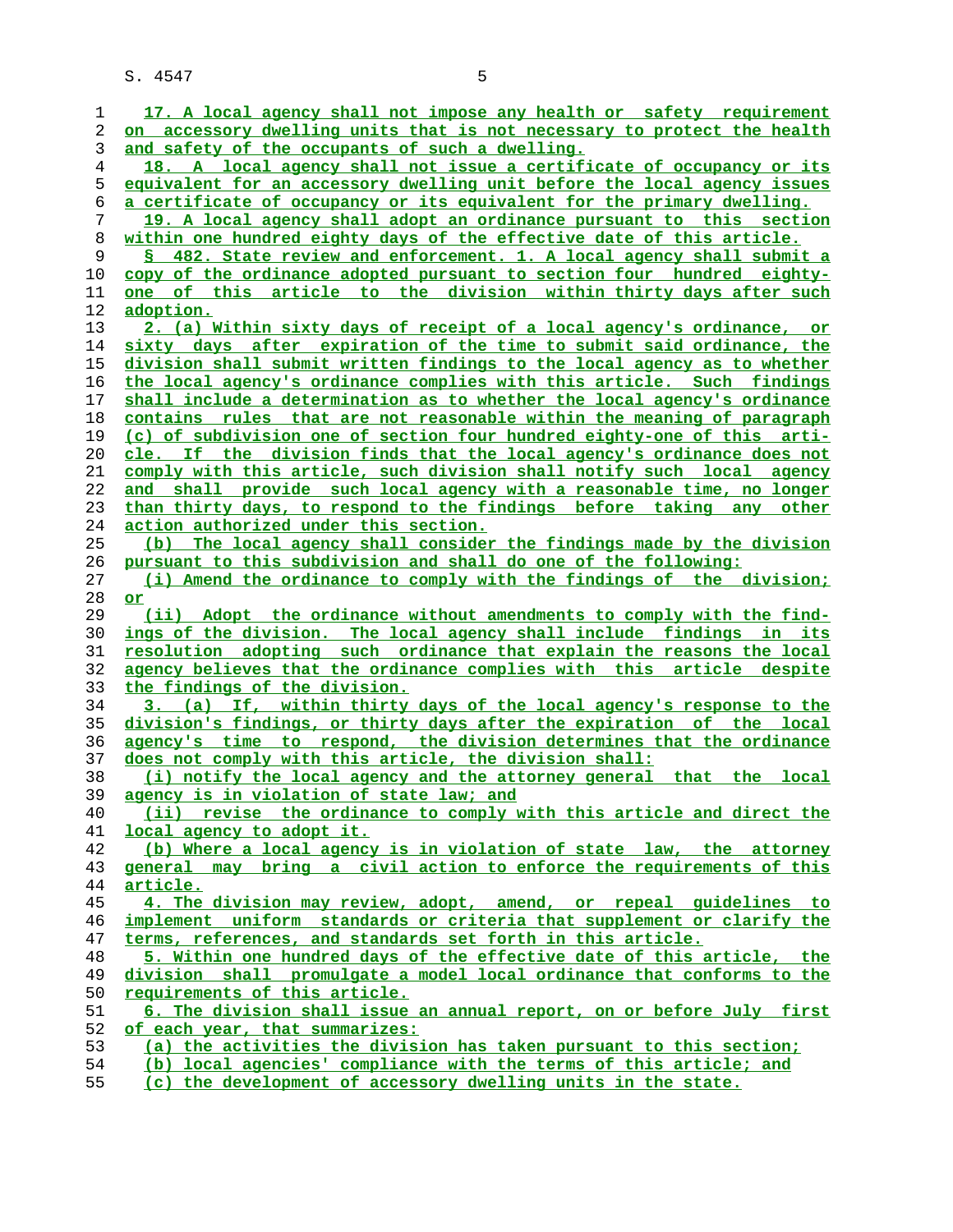**§ 483. Low and moderate income homeowners program. 1. Within one hundred eighty days of the effective date of this article, the division shall establish a lending program to assist low-income homeowners and moderate-income homeowners in securing financing for the creation of accessory dwelling units. 2. An accessory dwelling unit financed with the assistance of such program shall be offered for rent at a below-market rate for a period of fifteen years. 3. The division shall promulgate program criteria and guidelines necessary to carry out such program. 4. Such program shall be funded through capital projects appropri- ations and reappropriations set forth in the state fiscal year housing program. 5. The division shall issue an annual report, on or before July first of each year, that includes an itemized list of each project financed through the program, including a brief description of the project, street address, and county. Such report shall also summarize the demo- graphic characteristics of participating homeowners, including income, race, ethnicity, and sex. 6. Within one hundred eighty days of the effective date of this arti- cle, the division shall establish a program to provide technical assist- ance to all homeowners seeking to create an accessory dwelling unit. § 484. Good cause eviction of a tenant. 1. As used in this section, the following terms shall have the following meanings: (a) "Landlord" shall mean any owner, lessor, sublessor, assignor, or other person receiving or entitled to receive rent for the occupancy of any accessory dwelling unit or an agent of any of the foregoing. (b) "Tenant" shall mean a tenant, sub-tenant, lessee, sublessee, assignee of an accessory dwelling unit. (c) "Rent" shall mean any consideration, including any bonus, benefit or gratuity demanded or received for or in connection with the possession, use or occupancy of an accessory dwelling unit or the execution or transfer of a lease for such a unit. (d) "Disabled person" shall mean a person who has an impairment which results from anatomical, physiological or psychological conditions, other than addiction to alcohol, gambling, or any controlled substance, which are demonstrable by medically acceptable clinical and laboratory diagnostic techniques, and which are expected to be permanent and which substantially limit one or more of such person's major life activities. 2. This section shall apply to all accessory dwelling units except: (a) premises sublet pursuant to section two hundred twenty-six-b of this chapter, or otherwise, where the sublessor seeks in good faith to recover possession of such housing accommodation for their own personal use and occupancy; (b) premises the possession, use or occupancy of which is solely inci- dent to employment and such employment is being lawfully terminated; and (c) premises otherwise subject to regulation of rents or evictions pursuant to state or federal law to the extent that such state or feder- al law requires good cause for termination or non-renewal of such tenan- cies. 3. No landlord shall, by action to evict or to recover possession, by exclusion from possession, by failure to renew any lease, or otherwise, remove any tenant from an accessory dwelling unit except for good cause pursuant to subdivision four of this section. 4. (a) No landlord shall remove a tenant from any accessory dwelling unit, or attempt such removal or exclusion from possession, notwith-**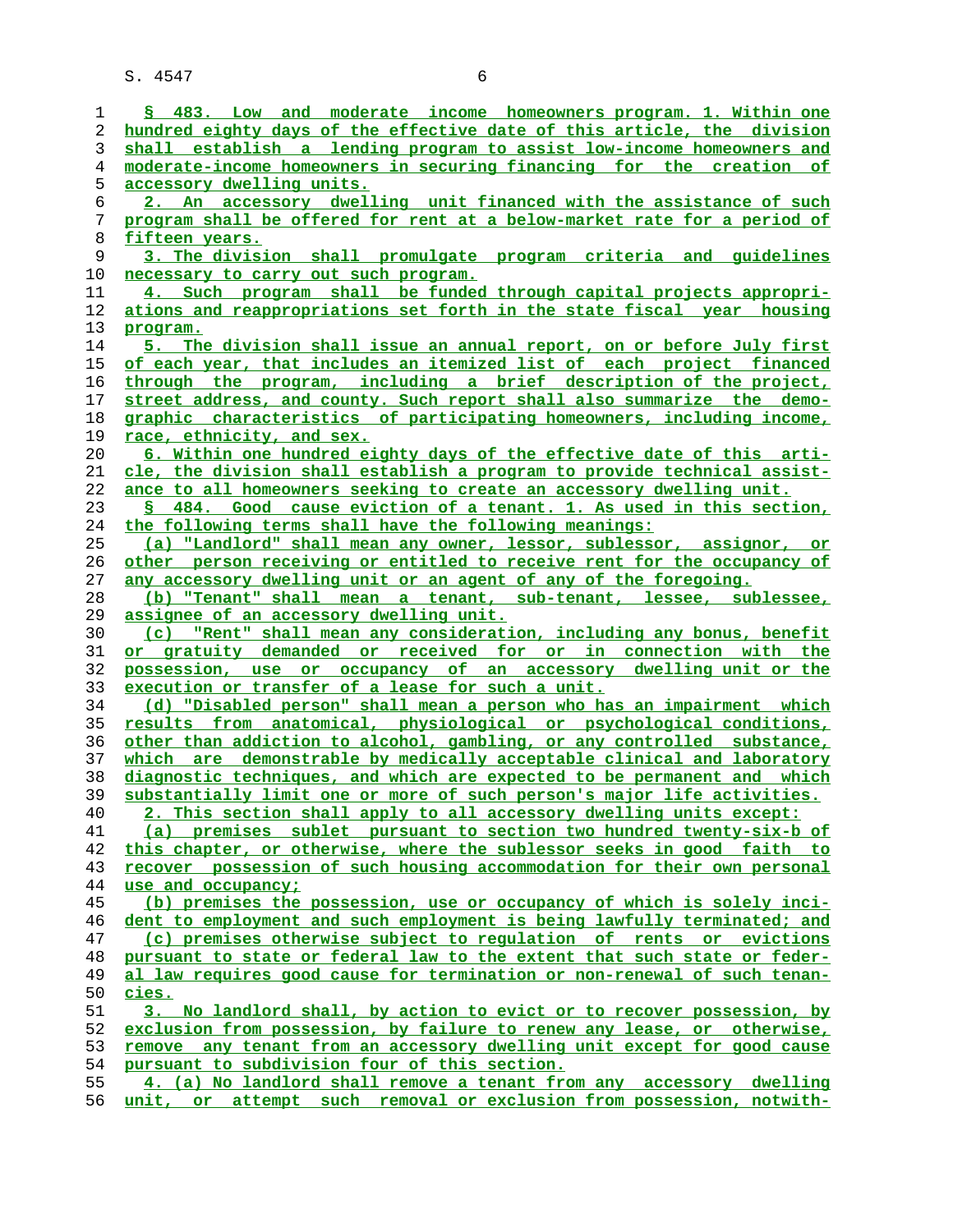**standing that the tenant has no written lease or that the lease or other rental agreement has expired or otherwise terminated, except upon order of a court of competent jurisdiction entered in an appropriate judicial action or proceeding in which the petitioner or plaintiff has estab- lished one of the following grounds as good cause for removal or eviction: (i) The tenant has failed to pay rent due and owing, provided however that the rent due and owing, or any part thereof, did not result from a rent increase which is unreasonable or imposed for the purpose of circumventing the intent of this section. In determining whether all or part of the rent due and owing is the result of an unreasonable rent increase, it shall be a rebuttable presumption that the rent for a dwelling not protected by rent regulation is unreasonable if said rent has been increased in any calendar year by a percentage exceeding either three percent or one and one-half times the annual percentage change in the consumer price index for the region in which the housing accommo- dation is located, as established the August preceding the calendar year in question, whichever is greater; (ii) The tenant is violating a substantial obligation of his or her tenancy, other than the obligation to surrender possession, and after receiving written notice from the landlord requiring that the substan- tial violation be cured, the tenant has failed to cure such violation within ten days of receipt of such notice, provided however, that the obligation of tenancy for which violation is claimed was not imposed for the purpose of circumventing the intent of this section; (iii) The tenant is committing or permitting a nuisance in such acces- sory dwelling unit, or is damaging the unit, whether maliciously, inten- tionally, recklessly, or negligently; or the tenant's conduct is such as to interfere with the comfort of the landlord or other tenants or occu- pants of the same or adjacent buildings or structures; (iv) Occupancy of accessory dwelling unit by the tenant is in violation of or causes a violation of law and the landlord is subject to civil or criminal penalties therefore; provided however that an agency of the state or municipality having jurisdiction has issued an order requiring the tenant to vacate the unit. No tenant shall be removed from possession of a unit on such ground unless the court finds that the cure of the violation of law requires the removal of the tenant and that the landlord did not through neglect or deliberate action or failure to act create the condition necessitating the vacate order. In instances where the landlord does not undertake to cure conditions of the housing accom- modation causing such violation of the law, the tenant shall have the right to pay or secure payment in a manner satisfactory to the court, to cure such violation provided that any tenant expenditures shall be applied against rent to which the landlord is entitled. In instances where removal of a tenant is absolutely essential to his or her health and safety, the removal of the tenant shall be without prejudice to any leasehold interest or other right of occupancy the tenant may have and the tenant shall be entitled to resume possession at such time as the dangerous conditions have been removed. Nothing herein shall abrogate or otherwise limit the right of a tenant to bring an action for monetary damages against the landlord to compel compliance by the landlord with all applicable state or municipal laws or housing codes; (v) The tenant is using or permitting the accessory dwelling unit to be used for an illegal purpose; (vi) The tenant has unreasonably refused the landlord access to the**

**accessory dwelling unit for the purpose of making necessary repairs or**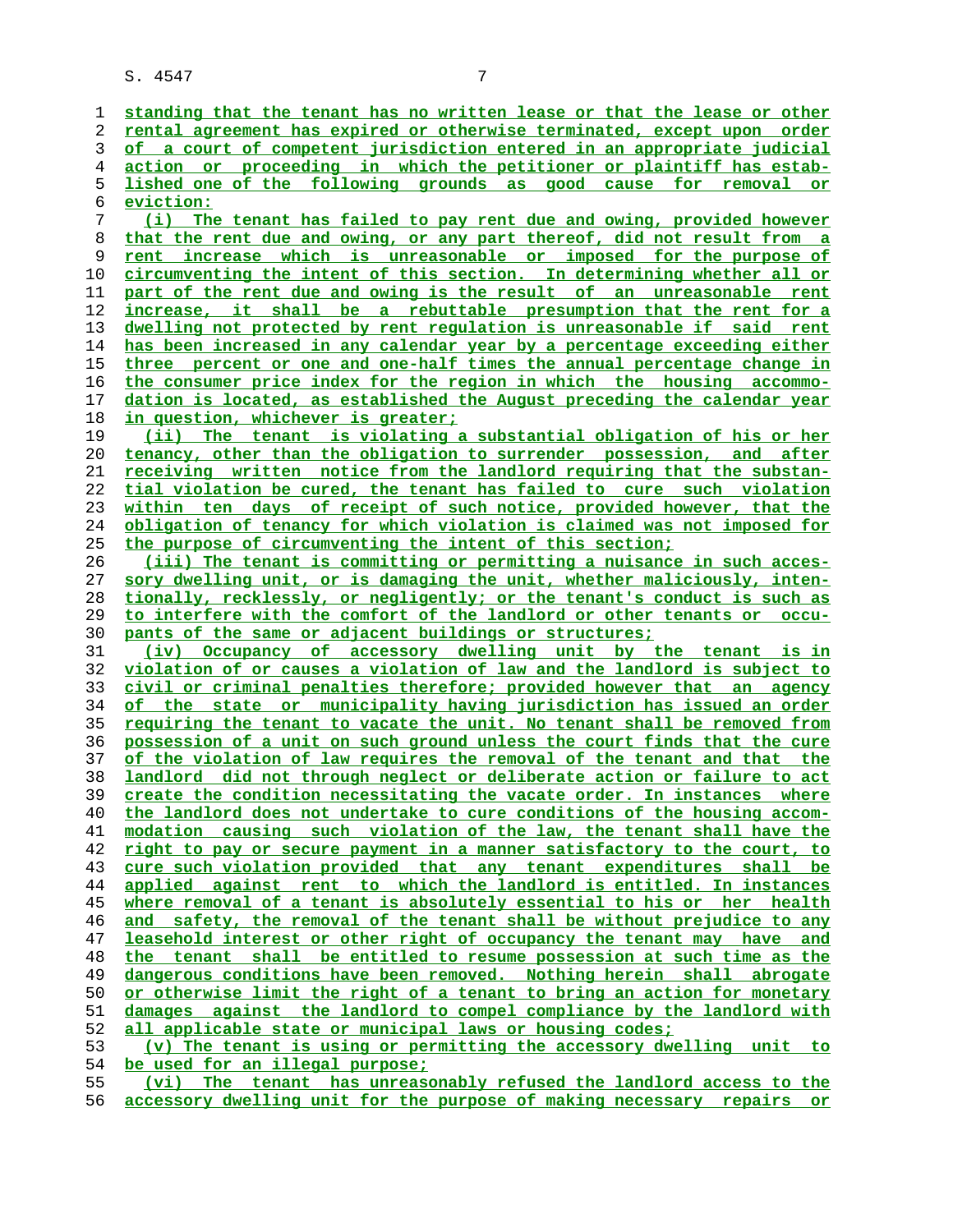| 1<br>2         |                                                                                                                                                |
|----------------|------------------------------------------------------------------------------------------------------------------------------------------------|
|                | improvements required by law or for the purpose of showing the housing                                                                         |
|                | accommodation to a prospective purchaser, mortgagee or other person                                                                            |
| 3              | having a legitimate interest therein; or                                                                                                       |
| $\overline{4}$ | (vii) The landlord seeks in good faith to recover possession of an                                                                             |
| 5              | accessory dwelling unit because of immediate and compelling necessity                                                                          |
| 6              | for his or her own personal use and occupancy as his or her principal                                                                          |
| 7              | residence, or the personal use and occupancy as principal residence of                                                                         |
| 8              | his or her spouse, parent, child, stepchild, father-in-law or mother-in-                                                                       |
| 9              |                                                                                                                                                |
|                | law, when no other suitable accommodation in such dwelling is available.                                                                       |
| 10             | This paragraph shall permit recovery of only one accessory dwelling unit                                                                       |
| 11             | and shall not apply to an accessory dwelling unit occupied by a tenant                                                                         |
| 12             | who is sixty-two years of age or older or who is a disabled person.                                                                            |
| 13             | (b) A tenant required to surrender a housing accommodation by virtue                                                                           |
| 14             | of the operation of subparagraph (vii) of paragraph (a) of this subdivi-                                                                       |
| 15             | sion shall have a cause of action in any court of competent jurisdiction                                                                       |
| 16             | for damages, declaratory, and injunctive relief against a landlord or                                                                          |
| 17             | purchaser of the premises who makes a fraudulent statement regarding a                                                                         |
| 18             | proposed use of the accessory dwelling unit. In any action or proceeding                                                                       |
| 19             | brought pursuant to this paragraph, a prevailing tenant shall be enti-                                                                         |
| 20             | tled to recovery of actual damages, and reasonable attorneys' fees.                                                                            |
|                |                                                                                                                                                |
| 21             | (c) Nothing in this section shall abrogate or limit the tenant's right                                                                         |
| 22             | pursuant to section seven hundred fifty-one of the real property actions                                                                       |
| 23             | and proceedings law to permanently stay the issuance or execution of a                                                                         |
| 24             | warrant or eviction in a summary proceeding, whether characterized as a                                                                        |
| 25             | nonpayment, objectionable tenancy, or holdover proceeding, the underly-                                                                        |
| 26             | ing basis of which is the nonpayment of rent, so long as the tenant                                                                            |
| 27             | complies with the procedural requirements of section seven hundred                                                                             |
| 28             | fifty-one of the real property actions and proceedings law.                                                                                    |
| 29             | 5. No action shall be maintainable and no judgment of possession shall                                                                         |
| 30             | be entered for accessory dwelling units pursuant to this section unless                                                                        |
| 31             | the landlord has complied with any and all applicable laws governing                                                                           |
|                |                                                                                                                                                |
|                |                                                                                                                                                |
| 32             | such action or proceeding and has complied with any and all applicable                                                                         |
| 33             | laws governing notice to tenants, including without limitation the                                                                             |
| 34             | manner and the time of service of such notice and the contents of such                                                                         |
| 35             | notice.                                                                                                                                        |
| 36             | 6. Any agreement by a tenant heretofore or hereinafter entered into in                                                                         |
| 37             | a written lease or other rental agreement waiving or modifying their                                                                           |
| 38             | as set forth in this section shall be void as contrary to public<br>rights                                                                     |
| 39             | policy.                                                                                                                                        |
| 40             | \$ 485. Severability. In the event it is determined by a court of                                                                              |
| 41             | competent jurisdiction that any phrase, clause, part, subdivision, para-                                                                       |
| 42             | graph or section, or any of the provisions of this article, is unconsti-                                                                       |
| 43             | tutional or otherwise invalid or inoperative, such determination shall                                                                         |
| 44             | not affect the validity or effect of the remaining provisions of this                                                                          |
| 45             | article.                                                                                                                                       |
| 46             | 2.<br>$\mathbb{S}$                                                                                                                             |
|                | Section 292 of the executive law is amended by adding a new                                                                                    |
| 47             | subdivision 39 to read as follows:                                                                                                             |
| 48             | 39. The term "housing accommodation" as used in this article shall                                                                             |
| 49             | include an accessory dwelling unit as defined in subdivision one of                                                                            |
| 50             | section four hundred eighty of the real property law.                                                                                          |
| 51             | § 3. Paragraph (a) of subdivision 1 of section 296 of the executive                                                                            |
| 52             | law, as separately amended by chapters 8 and 176 of the laws of 2019, is                                                                       |
| 53             | amended to read as follows:                                                                                                                    |
| 54             | employer or licensing agency, because of an individual's<br>For<br>(a)<br>an                                                                   |
| 55<br>56       | age, race, creed, color, national origin, sexual orientation, gender<br>identity or expression, military status, sex, disability, predisposing |